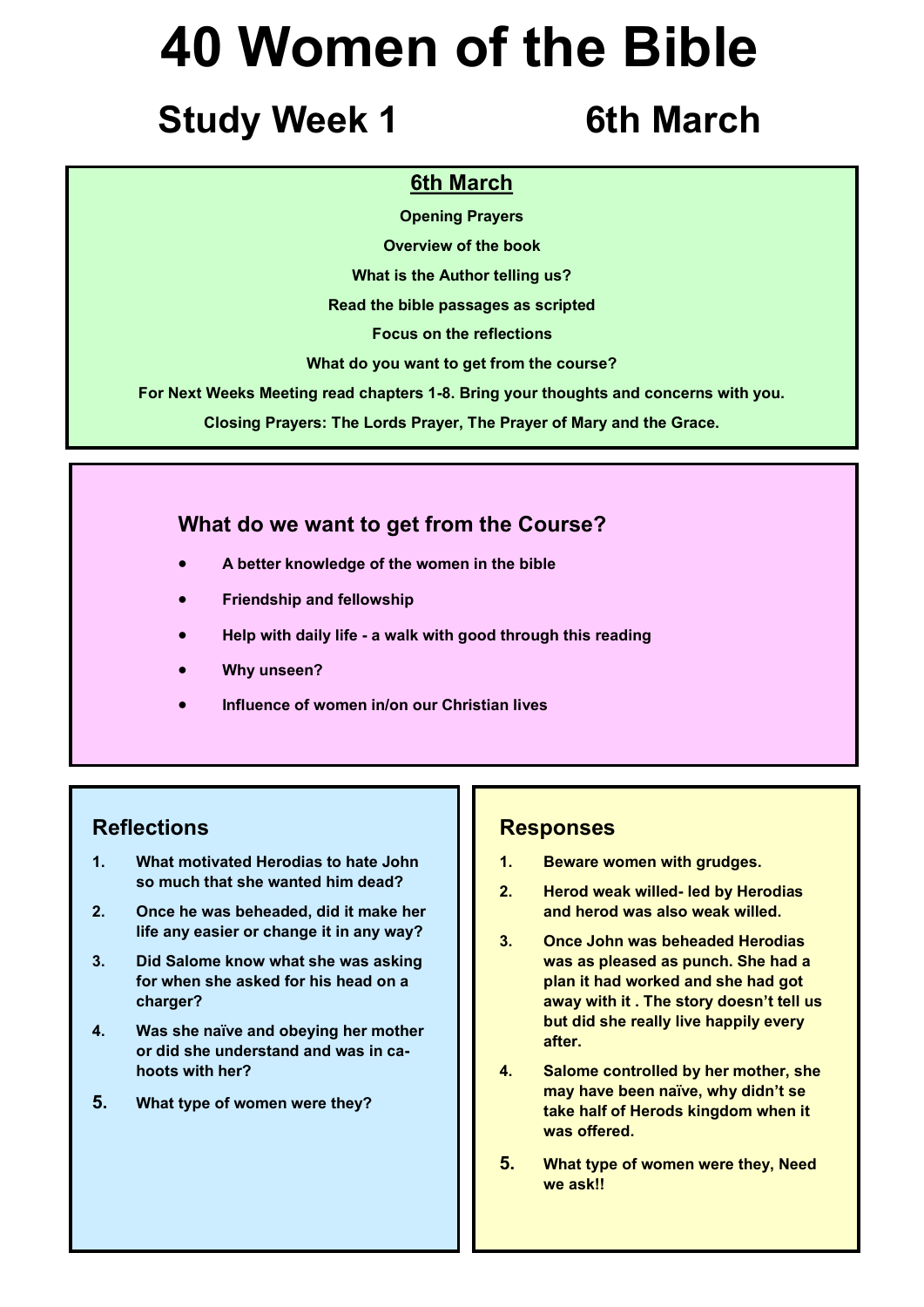## **Study Week 2 13th March**

### **13th March**

### **Opening Prayers**

**Discuss your observations of Eve, Sarai, Hagar, Rebekah, Rachel, Leah, Dinar and Tamar. (6 Mins. each) For Next Weeks Meeting read chapters 9-16. Bring your thoughts and concerns with you. Closing Prayers: The Lords Prayer, The Prayer of Mary and the Grace.**

| <b>Eve</b>                                                                                                                                                                                                 |                                                                                                                                                                                                                                                |
|------------------------------------------------------------------------------------------------------------------------------------------------------------------------------------------------------------|------------------------------------------------------------------------------------------------------------------------------------------------------------------------------------------------------------------------------------------------|
| <b>Reflections</b><br>Is your body male or female, a source of<br>shame for you?<br>Where has this shame come from?<br>How could you help children or teenagers<br>you know to grow up without such shame? | <b>Responses</b><br>More embarrassment than shame!<br>Possibly change.<br>Peer pressure from others. Models,<br><b>Internet</b><br>Encouragement to accept what they are,<br>what they have, what they want to have<br>(Copy) I want syndrome. |

### **Sarai**

The Lord has kept me from having children. Go sleep with my slave; perhaps I can build a family

| <b>Reflections</b>                    | <b>Responses</b>                             |
|---------------------------------------|----------------------------------------------|
| When have you experienced desperation | Not felt desperation, but frustration about  |
| like this?                            | others situations.                           |
| How did it make you behave?           | Desperation from acute financial situations. |
| Where in your life do you need God's  | We need God's grace all the time in our      |
| grace to transform your disgrace?     | lives. Full Stop.                            |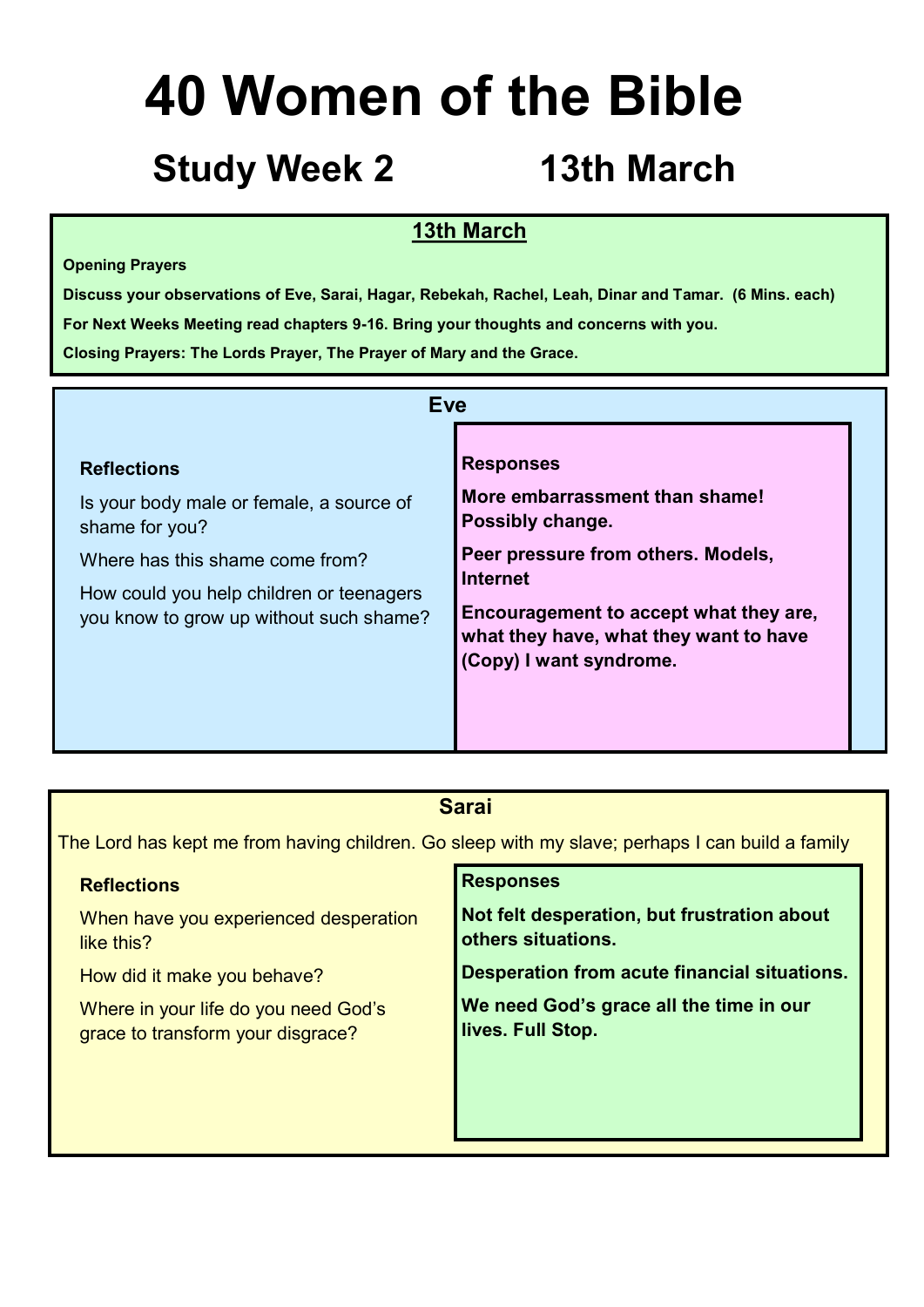### **Hagar**

She gave this name to the Lord who spoke to her: 'You are the God who sees me' for I have said, 'I have now seen the one who sees me,'

### **Reflections**

Do you ever feel like a bit part in someone else's story?

Do you think other people ever think that about you?

What difference does it make to know that God sees you and knows you, and that he values those people you don't even notice or care about?

### **Responses**

**Invisible part sometimes, not seen by others, we all have our part to play in life.** 

**Brother sister relationship older younger could make you a bit part in that situation.**

**God sees all and we are blessed so we all matter; God is omnipotent.**

### **Rebekah**

'My son, Let the curse fall on me.'

### **Reflections**

Do your find it hard to trust that God will fulfil his promises without having to compromise on your principles?

The New Testament defines love as laying down one's life for another. (John 15:13 and 1 John 3:16).

Are there limits to what this sacrifice should entail?

### **Responses**

**God will always put things right we have nothing to fear.**

**Boundless faith.** 

**Different levels of sacrifice. War, saving the life of person or pet.** 

**Different kinds of sacrifice, comfort in living standards, giving life to God**

### **Rachel**

### **Reflections** Why is envy such a self-destructive emotion? 'How did it effect Rachel? Whose life do you envy? Do you think you would be satisfied if you were to have what those you envy have? **Responses Envy is only self destructive if allowed to consume like Rachel. OK if controlled. Envy no-one Be satisfied with what you have, the grass is not always greener on the other side.**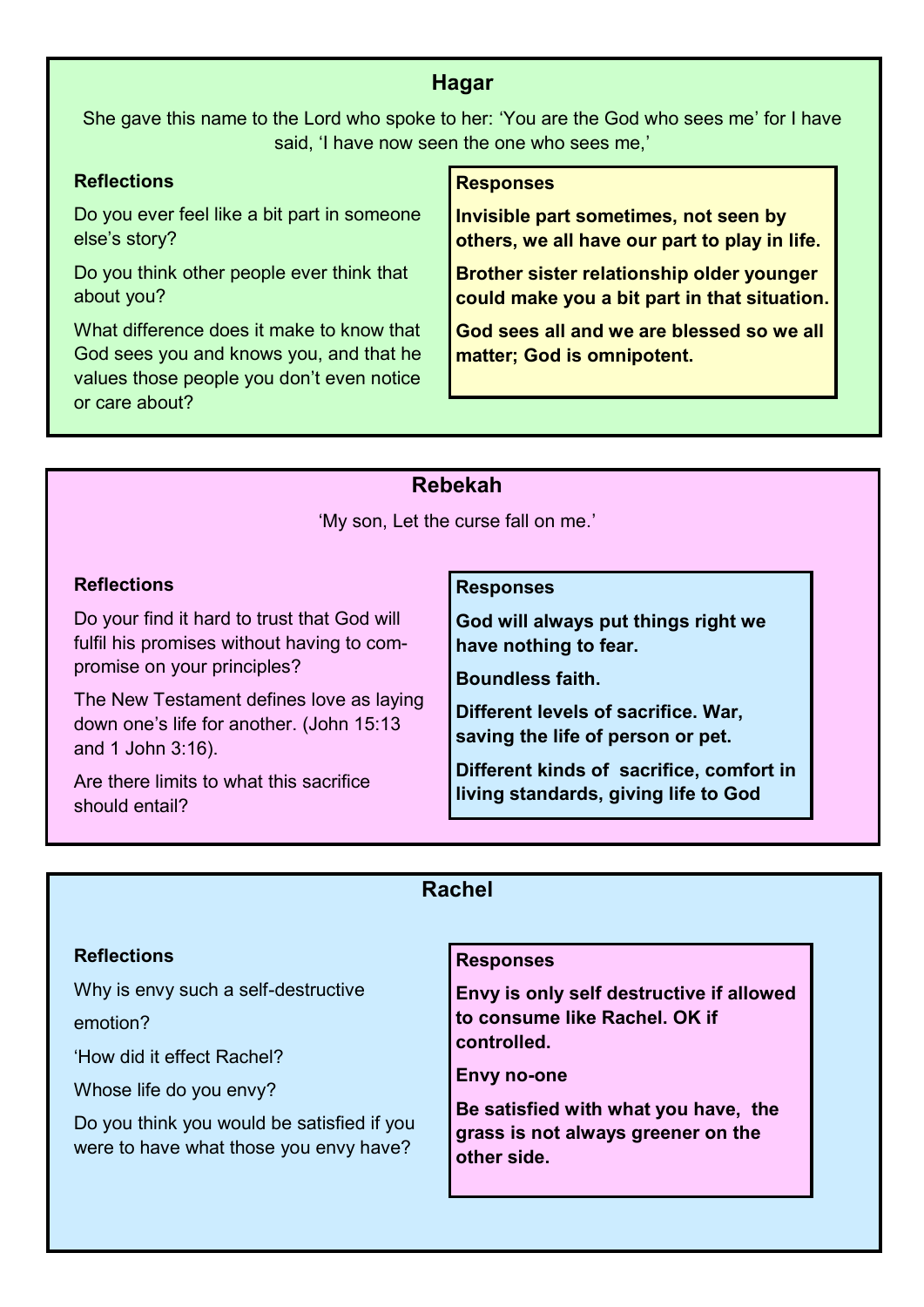### **Leah**

Then Leah said, 'How happy I am! The women will call me happy.'

### **Reflections**

With whom do you compare yourself?

In what ways does that person seem to have been more blessed than you?

Examine your own life to see how God has blessed you and give thanks for that?

### **Responses**

**I try not to compare , with others, open book me. Family traits are comparable?**

**We are all blessed by God.**

**I am blessed god provides all my needs. God gives us all gifts it is what we do with them that counts.**

### **Dinah**

When Shechem son of Hamor the Hivite, the ruler of that area, saw her, he took her and raped her.

### **Reflections**

Have you ever witnessed a woman being sexually harassed or abused?

How did you respond?

Have you ever been treated in a way that made you feel worthless?

What difference would it have made if someone had stood up for you?

### **Responses**

**Tried to intervene in abuse and was then threatened by the woman. In those time what happened was normal practice. Women can give as good as they get.**

**I have never been treated as worthless so the situation has never arisen. I am blessed to have many friends / family who support me and care for me.**

### **Tamar**

'She is more righteous that I, since I wouldn't give her my son Shelah.

### **Reflections**

How far would you go to make sure that you were counted among the family of God's people?

What has it cost you already?

Has it been worth it?

### **Responses**

**Daily life gods family, Never reject me, always there to support me. We are God's people.**

**Not cost us anything, God makes our faith stronger every day. Being counted should not be measured in terms of cost or value. We know we have faith in God.**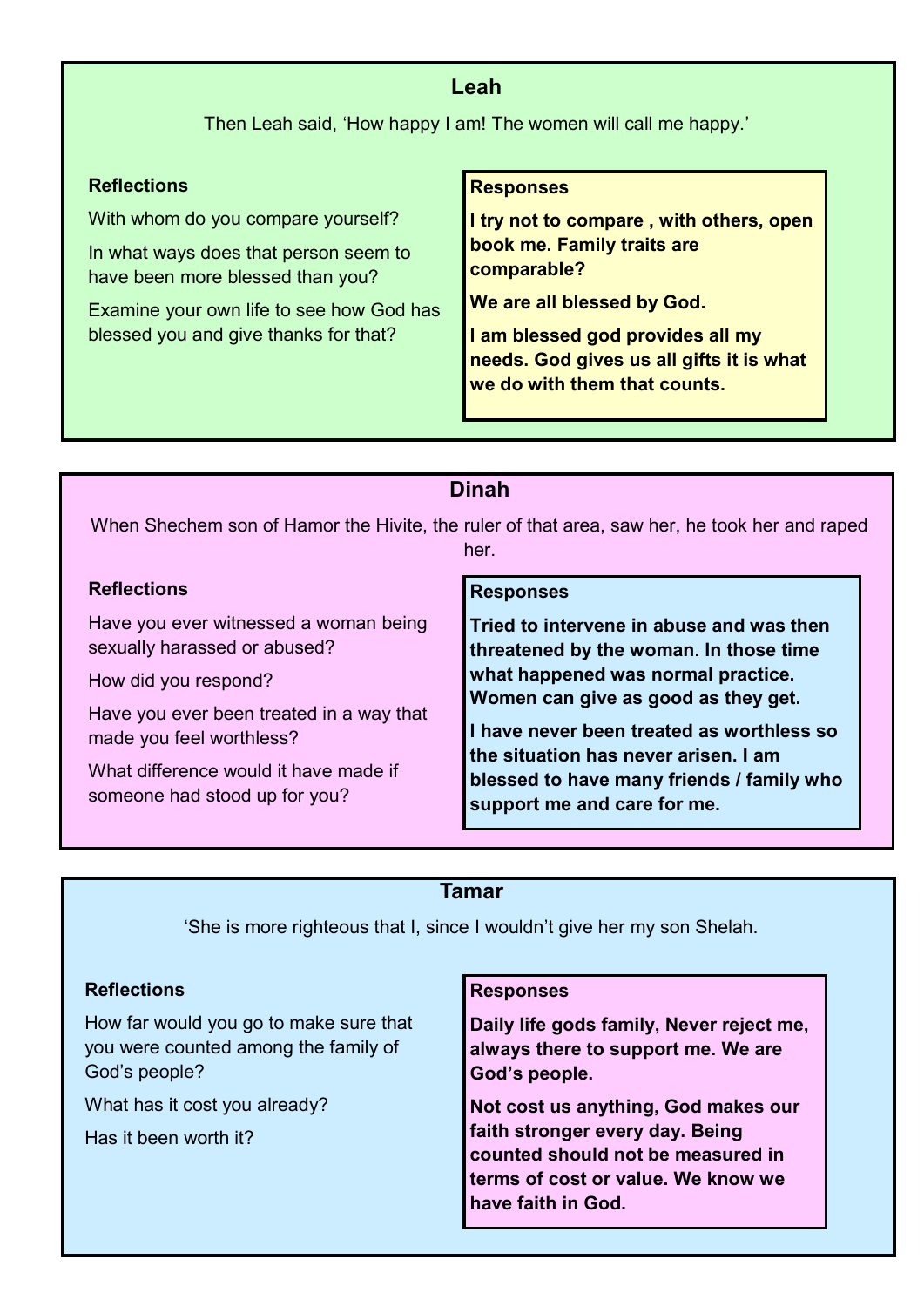## **Study Week 3 20th March**

### **20th March**

### **Opening Prayers**

**Discuss your observations of Shiphrah and Puah, Pharoh's Daughter, Zipporah, Miriam, Mahlah, Rahab Deborah and Jael. (6 Mins. each)**

**For Next Weeks Meeting read chapters 17-24. Bring your thoughts and concerns with you.**

**Closing Prayers: The Lords Prayer, The Prayer of Mary and the Grace.**

### **Shiphrah and Puah**

The Midwives however, feared God and did not do what the king of Egypt told them to do; they let the boys live.

### **Reflections**

Are you a natural rule-keeper or a natural rule-breaker?

How can you determine when it may be good to break and right to break the rules?

Many Christians today live under oppressive Anti-Christian regimes. In what situations might it be right and good for them to deceive and disobey the authorities?

### **Responses**

All the group were natural rle keepers.. Rules are for the obedience of fools and the guidance of wise men.

Covid issues OTT, need to be flexible. Church got it wrong should have stayed open, especially for the community.

India. Mr Modi wants purley Hindu's Christians suffer meet in secret, Priest holes

### **Pharoh's Daughter**

She opened it and saw the baby. He was crying, and she felt sorry for him. 'This is one of the Hebrews babies,' she said.

| <b>Reflections</b>                            | <b>Responses</b>                            |
|-----------------------------------------------|---------------------------------------------|
| Who are the women who have done               | Mothers wives Christian women form C of E   |
| amazing things in your life? Give thanks      | and leaders of Bible study groups.          |
| for them.                                     | Not known personally All children need      |
| Who are the children you know of who          | protection, safeguarding good but OTT.      |
| need protection, care and compassion?         | Teachers have limited time but do what they |
| How can you do something amazing for<br>them? | can. Local kids have it very difficult.     |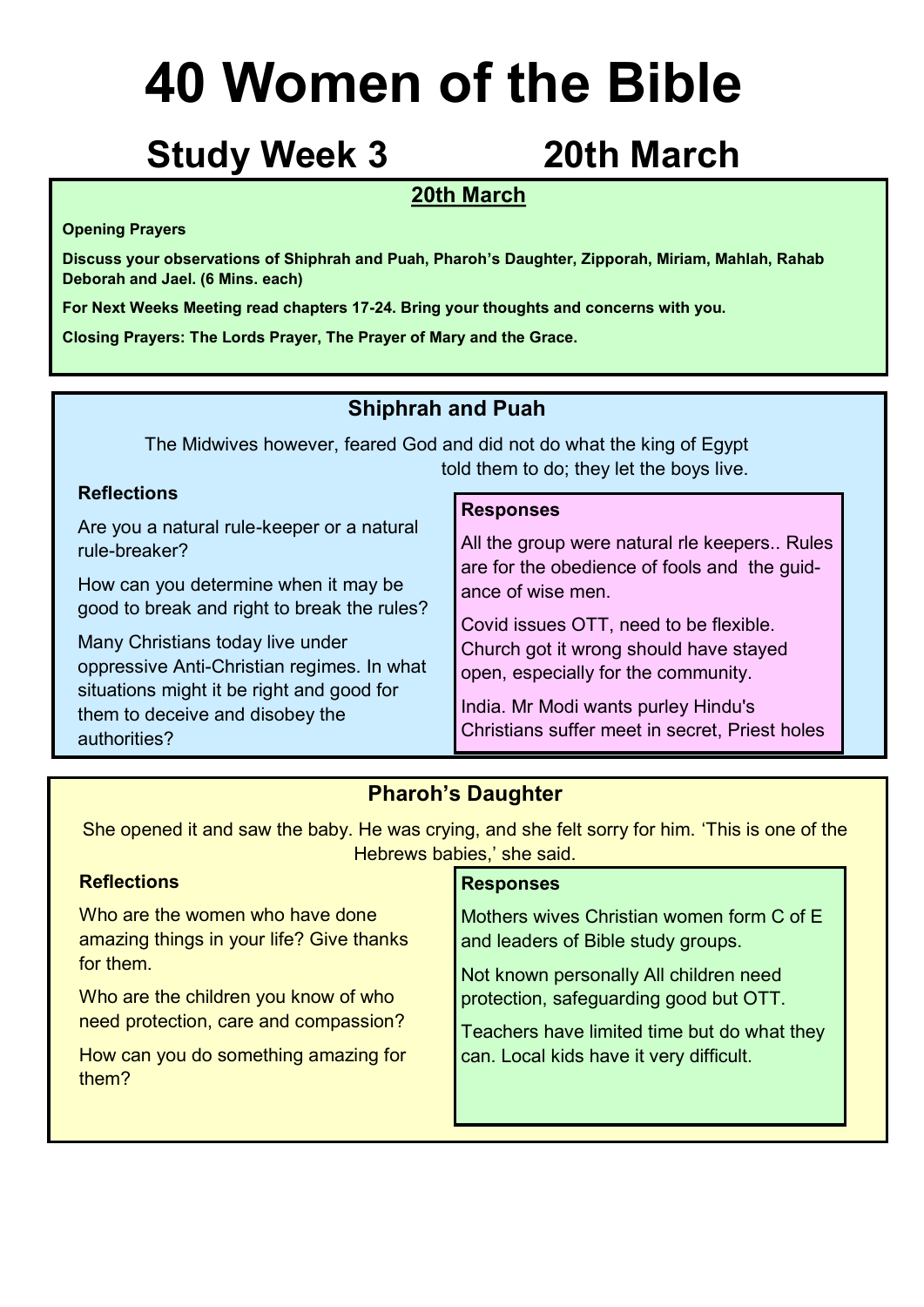### **Zipporah**

But Zipporah took a flint knife, cut of her son's foreskin and touched Moses' feet with it. 'Surely you are a bridegroom of blood to me,' she said. So the Lord let him alone.

### **Reflections**

Has God ever called you t a particular path and then set obstacles sin your way?

Why do you think he might do this?

Old covenant religion was often a bloody business that involved circumcision, sacrifice and death. Why is blood so significant and how do we continue to recognise that in new covenant faith?

### **Responses**

Not obstacles, Challenges, God is testing our faith by putting challenges in our path.

Are obstacles put there in order for you to find an alternative path.

Blood is the lifeline of Humankind. Life Blood.

Jesus sacrificed hi for us. Gave up life blood. ' Blood of Christ shed for you'.

### **Miriam**

The Miriam the prophet, Aaron's sister, took a tambourine in her hand, and all the women followed her, with tambourines and dancing.

### **Reflections**

Whom are you envious of?

Whose position or status do you covet?

What place do you think should have been yours?

What do you need to repent of and where do you need to learn humility?

### **Responses**

The group were envious of no one. They were content with life God a=has given us, he fulfils all our needs.

Repent of all sins make mistakes , nobody's perfect need to be more humble

God gives us space in our prayers to say sorry and repent of all our sins.

### **Mahalah, Noah, Hoglah, Milkah, Tirzah**

### **Reflections**

Where do you come from?

What is your story?

What is your history?

In what way are all Christian's 'descendants from Abraham and heirs of the promise'?

Why is this important?

### **Responses**

Needs research into background. Some do, Others know little past their Grandparents. Some have family trees and we are all individuals.

We are all brothers and sisters in Christ. We get to Abraham by being Jesus' brother.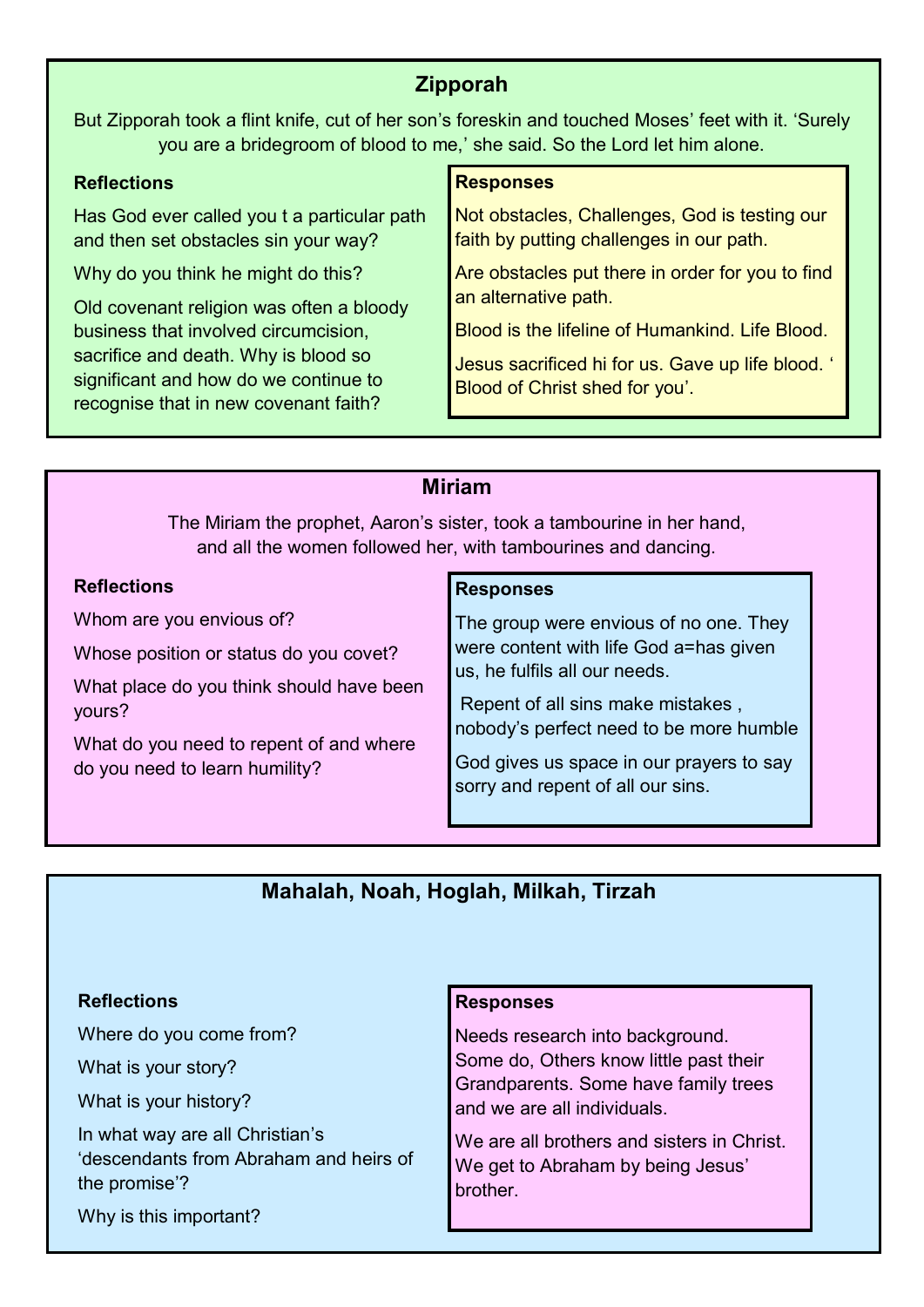### **Rahab**

'When we heard it our hearts melted in fear and everyone's failed because of you, for the Lord your God is God in heaven and on the earth below'.

| <b>Reflections</b>                                                             | <b>Responses</b>                                                                                                                    |  |
|--------------------------------------------------------------------------------|-------------------------------------------------------------------------------------------------------------------------------------|--|
| Think how you first came to God. Was it<br>prompted by fear or love – or both? | Light bulb moment for some, others from<br>baptism onwards, Parent led and through                                                  |  |
| Does that make any difference to your                                          | Sunday school.                                                                                                                      |  |
| trust in him now?                                                              | Fear is a lesson in not taking God for                                                                                              |  |
| What have we to fear from the Lord today?                                      | granted. He is a God of Love.                                                                                                       |  |
| Who should be fearful of him?                                                  | We have nothing to fear as long as we live<br>our lives in faith. We will make mistakes<br>and we will be forgiven. Look at Putin!! |  |

### **Deborah**

'Certainly I will go with you,' said Deborah. 'But because of the course you are taking, the honour will not be yours, for the Lord will deliver Sisera into the hands of a woman.'

### **Reflections**

Why are we slow to recognise when we need the Lord's help and so slow to cry out to him?

How have you responded to the Lord's call in your life?

With faith and courage or fear and rebellion?

### **Responses**

Stubborn we thing we can do it ourselves. We are human, we have a fear of failure and lack of confidence.

Faith and courage are always the way forward with a little fear and apprehension when we are faced with new challenges.

### **Jael**

But Jael, Heber's wife picked up a tent peg and a hammer and went quietly to him when he was fast asleep, exhausted. She drove the peg through his temple into the ground, and he died.

### **Reflections**

What situations do you feel powerless to change and which people do you feel too intimidated to confront?

How might God use the weak things of the world to shame the strong in those situations?

### **Responses**

Wars, Injustices, world issue, poverty and degradation. Most don't get intimidated but some can be by powers and authority and fear of confrontation.

The strong abuse the power for personal greed and are not ashamed to use it. Those in a position to make a difference choose not to.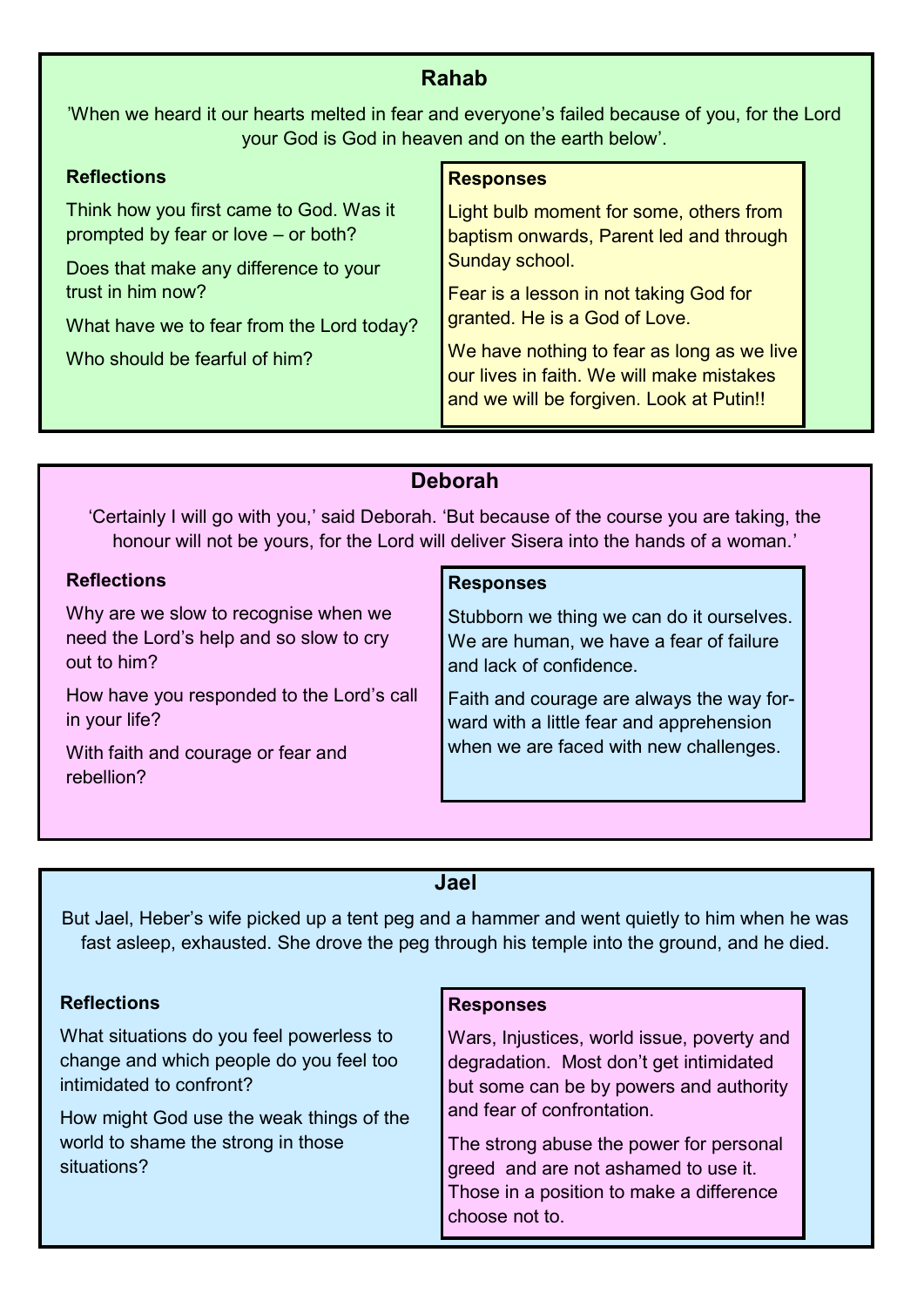## **Study Week 4 27th March**

### **27th March**

### **Opening Prayers**

**Discuss your observations of Delilah, The Concubine, Mara, Ruth, Hanna and Michal, Abigail and Bathsheba (6 Mins. each)**

**For Next Weeks Meeting read chapters 25-32. Bring your thoughts and concerns with you.**

**Closing Prayers: The Lords Prayer, The Prayer of Mary and the Grace.**

### **Delilah**

'See if you can lure him into showing you his great strength and how we can over power him so we can tie him up and subdue him. Each one of us will give you one hundred shekels of silver.'

| <b>Reflections</b>                      | <b>Responses</b>                                |
|-----------------------------------------|-------------------------------------------------|
| How does live make you vulnerable?      | Many ways, please, care for. To deceit and dis- |
| Does your love for Christ make you      | honesty                                         |
| vulnerable?                             | No, we trust in him always.                     |
| Why is money such a powerful temptation | Money is a temptation - but depends on the      |
| for people?                             | person, learn to manage it. The want now        |
| Do you need to guard against temptation | culture is very dangerous.                      |
| in your life?                           | It doesn't have to be - control any weakness to |
|                                         | temptation                                      |

### **The Concubine**

So the man took his concubine and sent her outside to them, and they raped and abused her throughout the night, and at dawn they let her go. At day break the woman went back to the house where her master was staying, fell down at the door and lay there till daylight.

| <b>Reflections</b>                                                                                       | <b>Responses</b>                                                                                                        |
|----------------------------------------------------------------------------------------------------------|-------------------------------------------------------------------------------------------------------------------------|
| What evidence do you see of the church<br>and wider society being complicit in<br>spiralling wickedness? | The church is complicit in spiralling<br>wickedness, cover up and paedophilia<br>Proliferate with money wasted millions |
| Are there secret and shameful things you<br>need to make known?                                          | over years. Loss of church assets. Not<br>standing up against tyranny Putin.                                            |
| Can you do something amazing for them?                                                                   | Shameful stuff well hidden until press and<br>media bring it to light                                                   |
|                                                                                                          | Personally we cannot make any changes                                                                                   |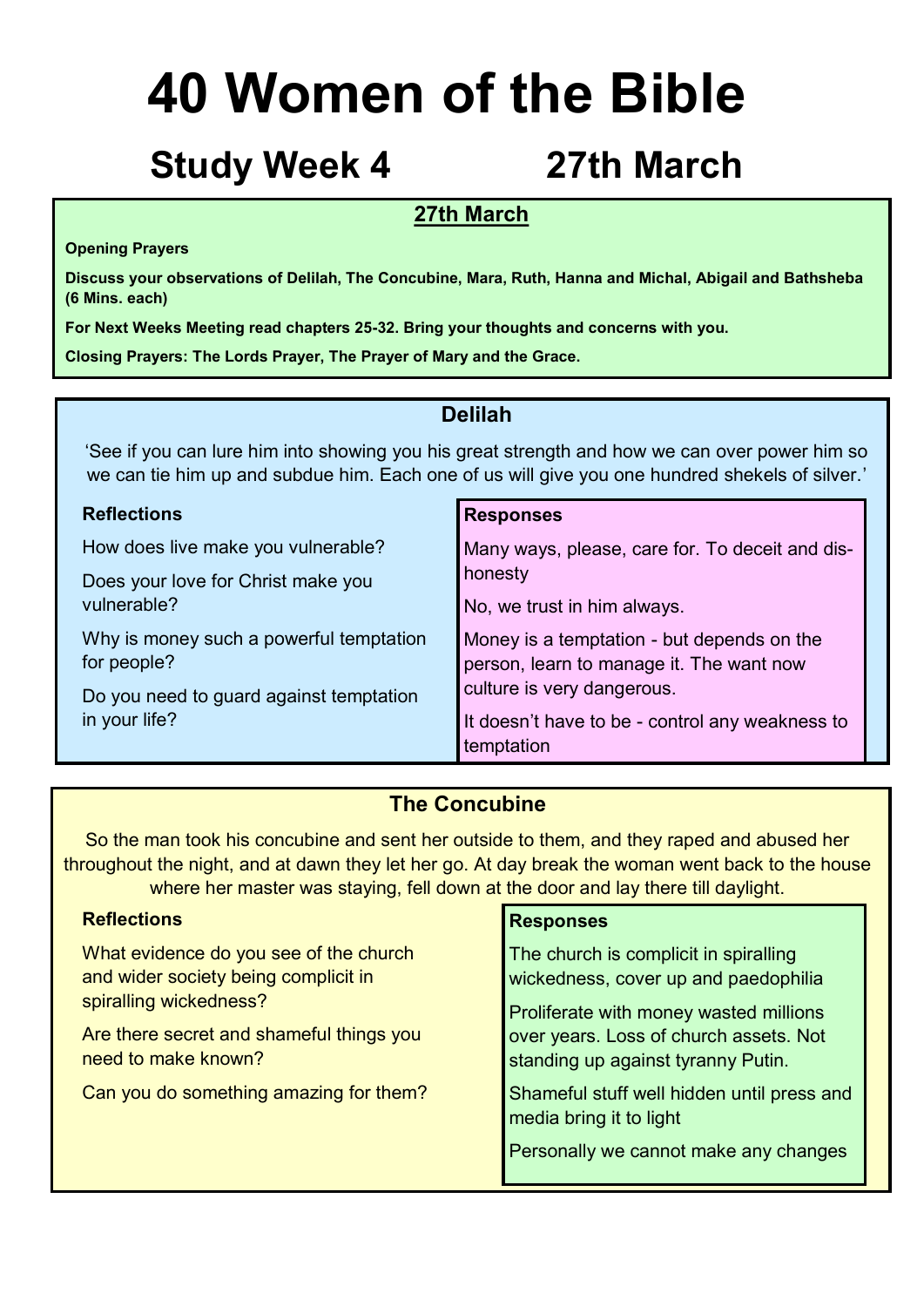### **Mara**

'It is more better for me than you, because the Lord's hand has turned against me.'

### **Reflections**

Do you feel bitter when you look back on your life? Are you angry with the Lord? Do you feel he has turned his hand against you?

How can you stop bitterness taking hold? How can you let go of grudges?

How can you learn to take hold of

### **Responses**

Never look back and no regrets. God is always there to support you. Always look on the bright side of life.

I have no bitterness as I think of all the good things God has given me. I hold no grudges life is too short.

### **Reflections** How have you been shown unexpected grace? How has the Lord shown unexpected race? **Responses** There to support through friends and neighbours. There may be an extra dose for one off situations. We have God's grace all the time in our Christian faith. Saying thank you when not expecting it. Lord's prompting of others to show acts of grace. **Ruth** At this, she bowed down with her face to the ground. She asked him, 'why have I found such favour in your eyes that you notice me - a foreigner?

### **Hannah**

So in the course of time Hannah became pregnant and gave birth to a son. She named him Samuel saying, 'Because I asked the Lord for him.'

| <b>Reflections</b>                                                                                                                    | <b>Responses</b>                                                                                                                                                                                                                                                                                                         |
|---------------------------------------------------------------------------------------------------------------------------------------|--------------------------------------------------------------------------------------------------------------------------------------------------------------------------------------------------------------------------------------------------------------------------------------------------------------------------|
| What evidence is there of God's favour<br>and blessing in your life?<br>Is there a limit you would relinquish for the<br>Lord's sake? | God is always with us he keeps our lives<br>stable and in control. We are all content<br>with ourselves and the people around us<br>Relinquish time and effort to do what we<br>can for God, without overcommitting. As<br>we age there are physical limits and<br>young people are lees committed and are<br>time poor. |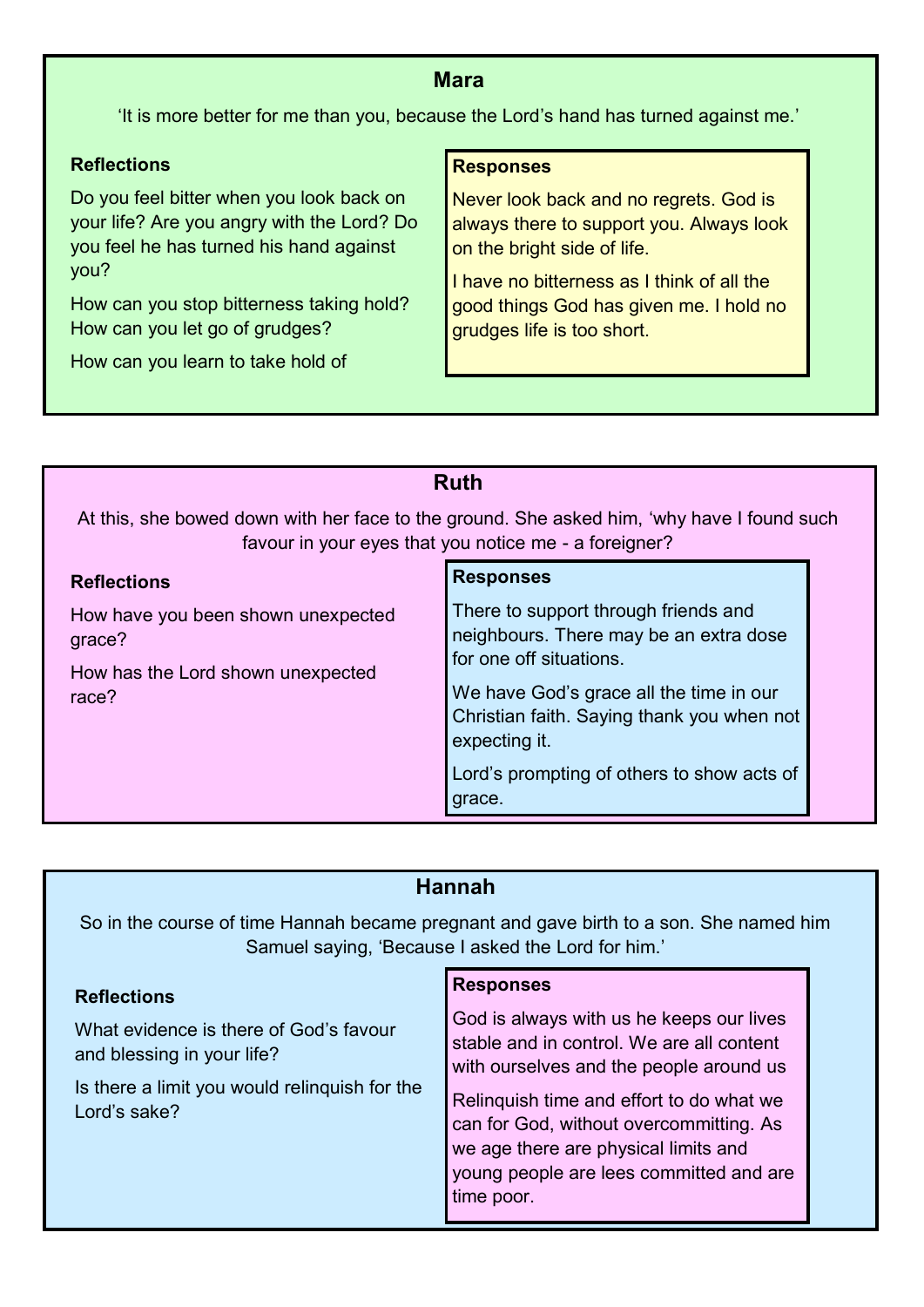### **Michal**

As the ark of the Lord was entering the city of David, Michal daughter of Saul watched from a window. And when she saw King David leaping and dancing before the Lord, she despised him in her heart.

### **Reflections** Have you ever felt used by people you have trusted? How can you recover from that? Why is forgiveness such an essential Christian virtue? Who should be fearful of him? **Responses** Not used or abused we are all trusting people. Be used by people in authority who renege on promises both at work and in leisure. Jesus tells us to love one another. Father forgive them for they know not what they do. People who are unforgiving and allow issues to fester

| <b>Abigail</b>                                                                                                                                                                                                                                |                                                                                                                                                                                                                                                                                                                     |
|-----------------------------------------------------------------------------------------------------------------------------------------------------------------------------------------------------------------------------------------------|---------------------------------------------------------------------------------------------------------------------------------------------------------------------------------------------------------------------------------------------------------------------------------------------------------------------|
| David said to Abigail, 'Praise be to the Lord, the God of Israel, who has sent you today to meet<br>me. May you be blessed for your good judgement and for keeping me from bloodshed this day<br>and from avenging myself with my own hands.' |                                                                                                                                                                                                                                                                                                                     |
| <b>Reflections</b>                                                                                                                                                                                                                            | <b>Responses</b>                                                                                                                                                                                                                                                                                                    |
| What should a faithful Christian woman do<br>if she were to find herself married to a man<br>like Nabal?<br>When is it hard to do the right thing?<br>Why should you do it anyway?                                                            | Christian faith says obey him and trust in God<br>to see her right in the end.<br>It can be hard to do the right thing when easier<br>way of unscrupulous results achieve aims. Out<br>of comfort zone.<br>Trust in the Lord to take care of you. It may<br>feel awkward but you know in your heart it is<br>right. |

### **Bathsheba**

When Bathsheba went to see King Solomon to speak to him for Adonijah, the king stood up to meet her, bowed down to her and sat down on his throne. He had a throne brought for the king's mother, and she sat down at his right hand.

### **Reflections** How do you consider Christian leaders of the past? Are they great heroes of the faith? Why is it important to recognise their sins and failings as well? **Responses** Christian leaders of the past lived in their time, as we move forward times change, they did what they need to do to be leaders and keep the house of Israel flourishing. Some were heroes and some were despots, but they held on to their ancestry. Sins and failings not the same then as now. Keeping the lineage was important to get to Christianity.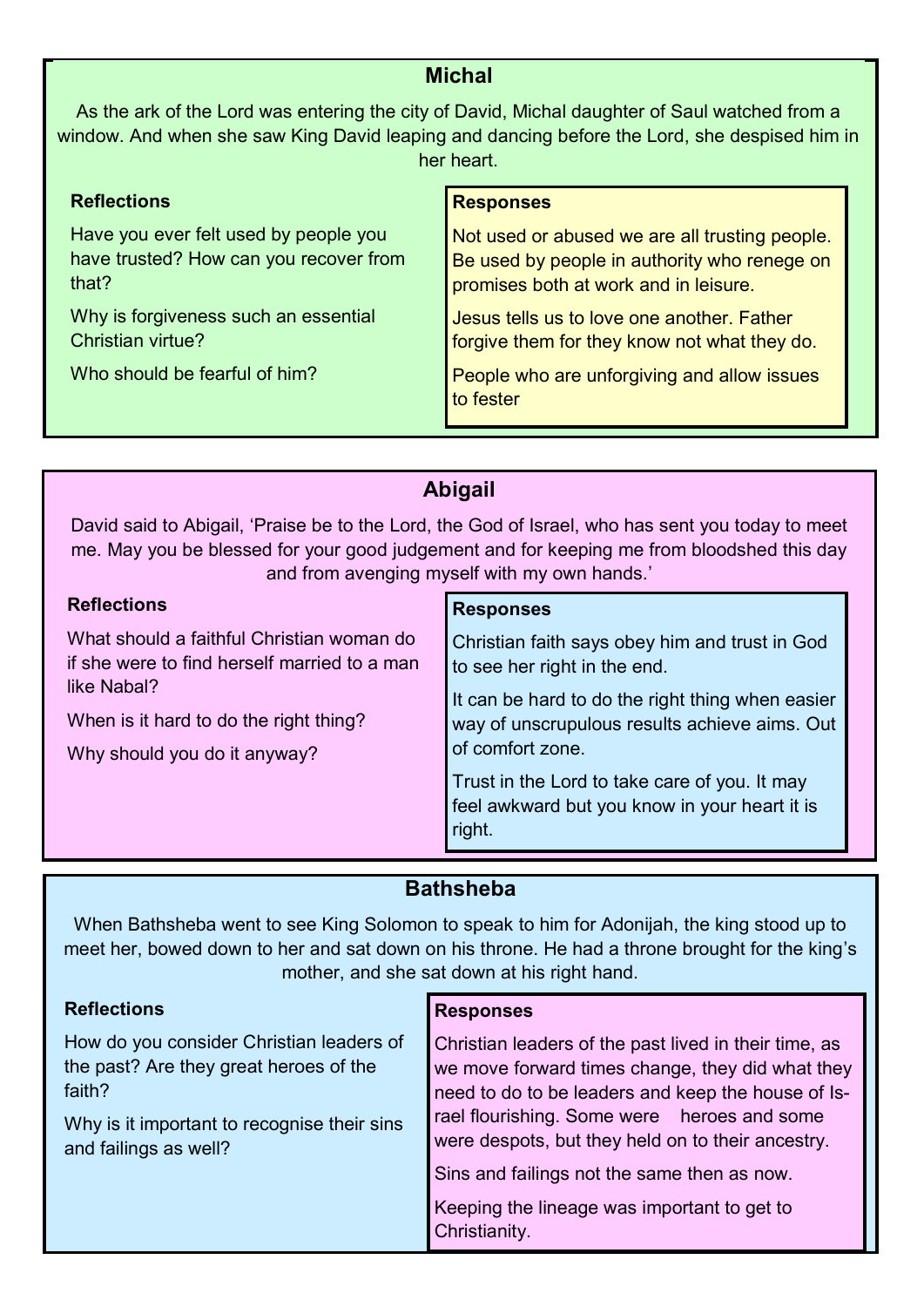## Study Week 5 3rd April

### **3rd April**

### **Opening Prayers**

**Discuss your observations of Tamar, The widow of Zaraphath, Jezebel, Athaliah, Jehosheba, Huldah, Vashti and Esther. (6 Mins. each)**

**For Next Weeks Meeting read chapters 33-40. Bring your thoughts and concerns with you.**

**Closing Prayers: The Lords Prayer, The Prayer of Mary and the Grace.**

### **Tamar**

And Tamar lived in her brother Absalom's house a desolate woman.

### **Reflections**

How can we stop modern day Amnons from treating women the way Tamar was treated?

What refuge can we offer modern day Tamars in their grief and desolation?

### **Responses**

Laws to prevent suffering the same treatment. Men should be aware of the consequences. Courts need to uphold the law.

Women should report incest/rape and speak out. Its not their fault and shouldn't blame themselves

More refuge places now. This applies to both men and women. More advice given especially in schools to young people.

### **The Widow of Zarephath**

'I am gathering a few sticks to take home to take home to make a meal for myself and my son, that we may eat – and die.-

### **Reflections**

What are you holding on to that might stopping you from receiving the Lord's blessing in abundance?

Which promises from God do you need to have more faith in?

### **Responses**

We feel blessed already, we have what we want, not looking for extra. God looks after us and cares for us.

We don't need God to promise anything as we have faith. Perhaps some need to have more faith without promises.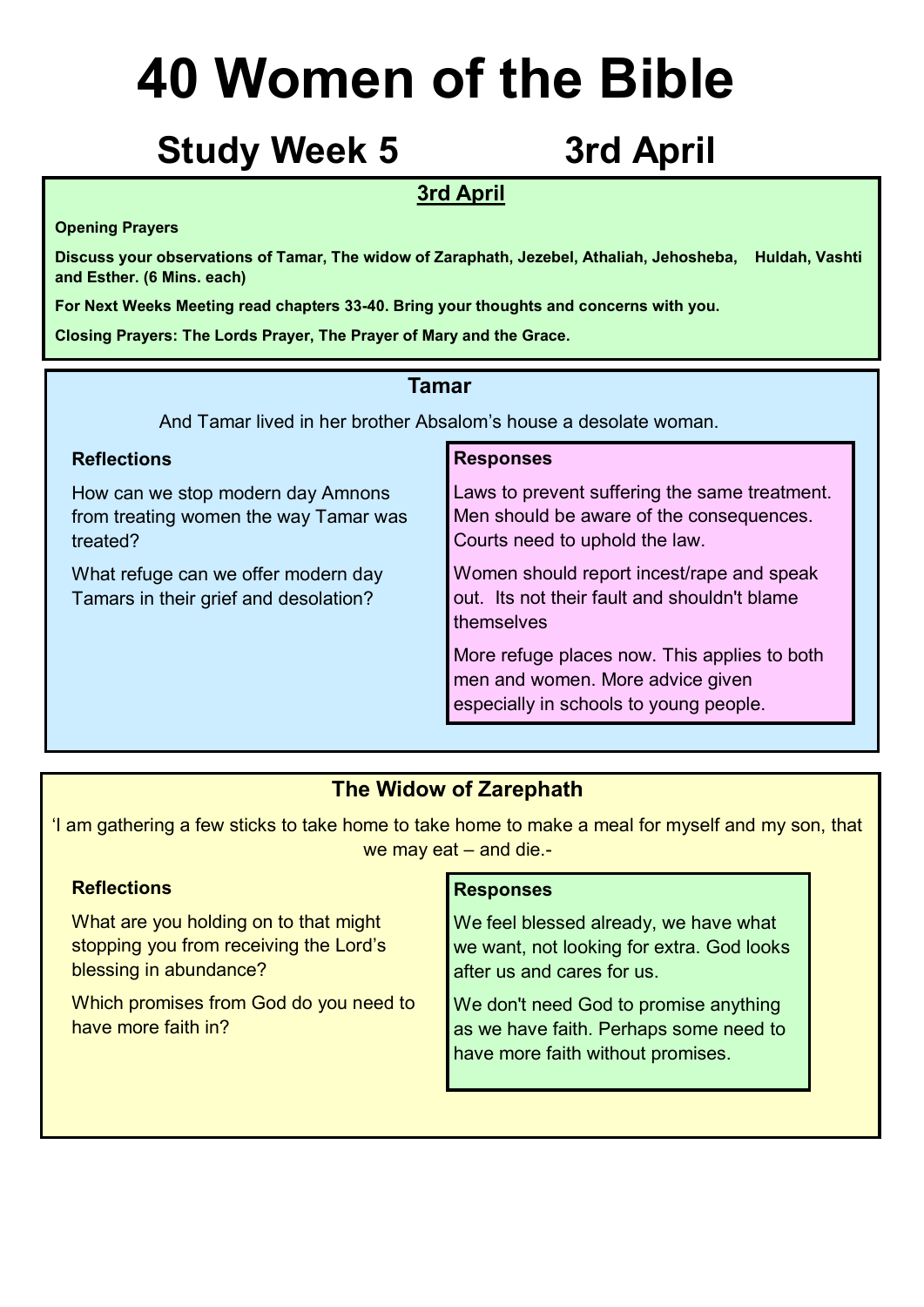### **Jezabel**

At the plot of ground at Jezreel dogs will devour Jezabel's flesh. Jezabel's body will be like dung on the ground in the plot at Jezreel, so that no one will be able to say, "this is Jezabel."'

### **Reflections**

Jezabel's sins included idolatry, ruthlessness, false accusations and murder.

Who are Jezabel's heirs in today's world?

Why is Jezabel remembered differently from her Husband?

Do you think women are judged more harshly than men for similar actions?

### **Responses**

Politicians, world leaders, Putin - Dictators all over the world .

Jezabel nasty piece of work, ruthless strong malicious.

Naboth weak and manipulated by Jezabel

Jezabel synonymous with nastiness. Women have it easier than men and treated differently bias in court towards women.

### **Athaliah**

When Athaliah the mother of Ahazziah saw that her son was dead, she proceeded to destroy the whole royal family.

| <b>Reflections</b>                                                                | <b>Responses</b>                                                                                                                                 |
|-----------------------------------------------------------------------------------|--------------------------------------------------------------------------------------------------------------------------------------------------|
| Why do we find Athaliah's actions so                                              | Always shocking to see or read about murder.                                                                                                     |
| shocking? Do you think it seems worse                                             | The crime is genderless but should not                                                                                                           |
| because it was a woman?                                                           | happen.                                                                                                                                          |
| Are there areas in your life where you are                                        | No we are grateful for what we have, we have                                                                                                     |
| greedy for more?                                                                  | no need to want for more.                                                                                                                        |
| When are you tempted to ride roughshod<br>over other people to get what you want? | Always look for compromise to resolve issues<br>not trample Our faith stops us acting like<br>dictators. We are always looking to help<br>others |

### **Jeosheba**

But Jeosheba, the daughter of king Jehoramand sister of Ahaziah, took Joash son of Ahaziah

### **Reflections**

Why are there so many stories in the bible about attacks on very young children and about the women who have saved some of them?

We don't know very much about Jeosheba and her life other than this one act.

What does it tell us about her and her faith?

### **Responses**

Children are vulnerable and seen as a future threat to any ruler who is insecure. In those times rulers were short lived always wars and used to kill off competition. Women are naturally protective towards children it is their natural instinct to protect the young and innocent.

Jeosheba trusted in God , she believed he would protect her and her people.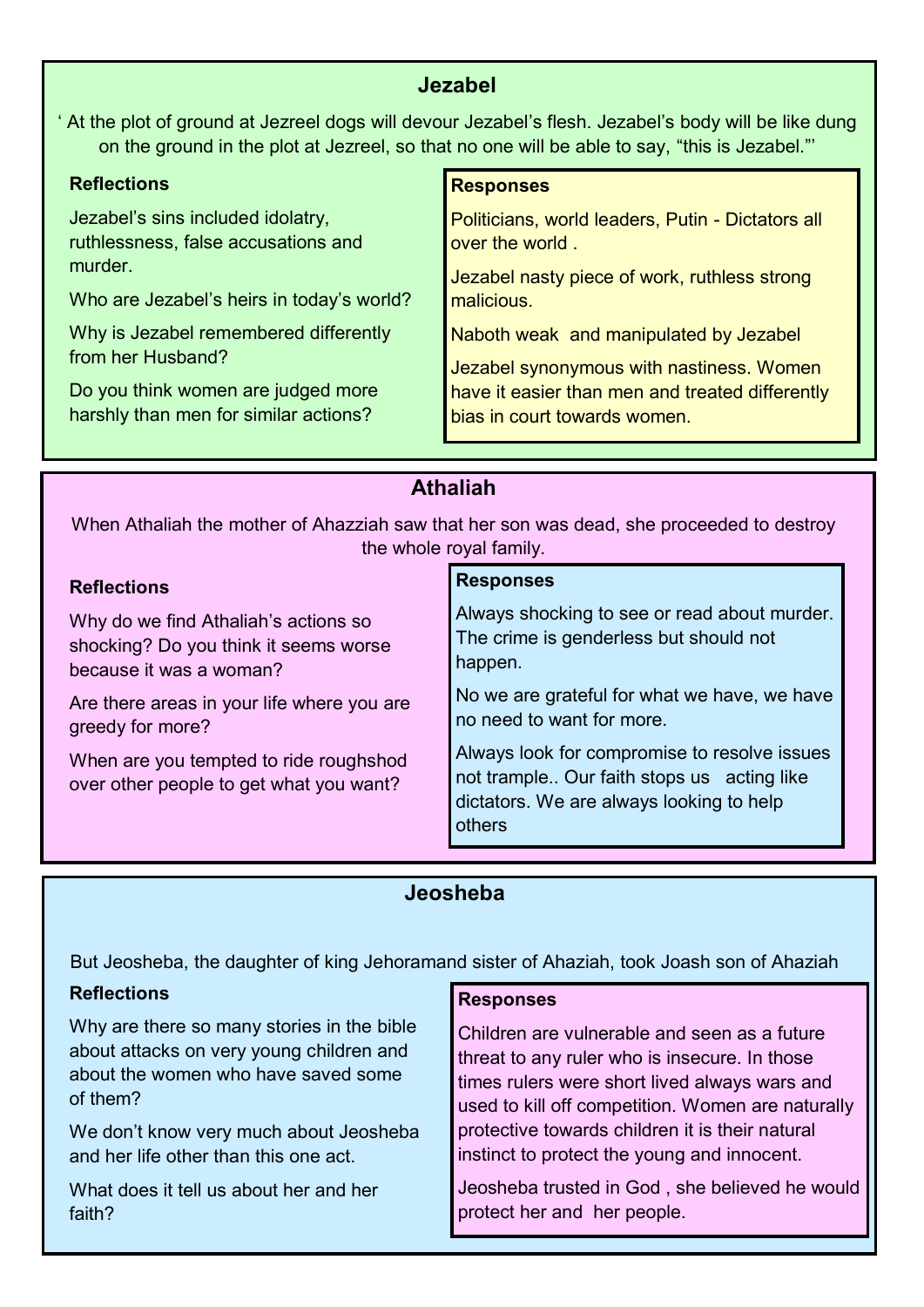### **Huldah**

She said toe them. "This is what the Lord the God or Israel, says: tell the man who sent you to me, "This is what the Lord says, I am going to bring disaster on this place and its people, according to everything written in the book the King of Judah has read."'

| <b>Reflections</b>                                | <b>Responses</b>                                                                                                                                                             |
|---------------------------------------------------|------------------------------------------------------------------------------------------------------------------------------------------------------------------------------|
| Why should we fear death?                         | We should not fear death. God will protect us.                                                                                                                               |
| How should we act on that fear?                   | Sometimes stuff happens.                                                                                                                                                     |
| Why shouldn't we fear death?                      | We will be at peace with him in heaven.                                                                                                                                      |
| How can we hold on to God's promises<br>and hope? | By remembering the comfortable words God<br>so loved the world that he gave his one and<br>only Son, that whoever believes in him shall not<br>perish but have eternal life. |

| Vashti                                                                                                                                                                                                       |                                                                                                                                                                                                                 |
|--------------------------------------------------------------------------------------------------------------------------------------------------------------------------------------------------------------|-----------------------------------------------------------------------------------------------------------------------------------------------------------------------------------------------------------------|
| 'For the queen's conduct will become known to all the women, and so they will despise their<br>husbands and say, "King Xerxes commanded Queen Vashti to be brought before him, but she<br>would not come."'. |                                                                                                                                                                                                                 |
| <b>Reflections</b>                                                                                                                                                                                           | <b>Responses</b>                                                                                                                                                                                                |
| Why does the character and personal life<br>of a political leader matter?<br>Why does the character and personal life<br>of a church leader matter?                                                          | In front of people - role models setting an<br>example to others. Political leaders are naive<br>they should know when they take on this type of<br>job they are being watched by social media all<br>the time. |
|                                                                                                                                                                                                              | Church leaders should be squeaky clean and<br>demonstrate their faith at all times. Lead by<br>example to all people in faith and more. The<br>people at grass roots are important.                             |

### **Esther**

'This young woman, who was also known as Esther, had a lovely figure and was beautiful.'

### **Reflections** What prompts you to delight in the beauty of God's creation? Do you celebrate your own God given

beauty?

Do you think God delights in your outward appearance?

### **Responses**

God made everything and each has its purpose, he created beauty across the whole world. We should always delight in what we see Time of day, garden, scenery. Its not always perfect but doesn't have to be. Each individual will see something different to be delighted in.

I am content with what I have, I am Happy in myself and not worried about beauty.

It's what within that matters, God helps us to be what we are and have inner peace.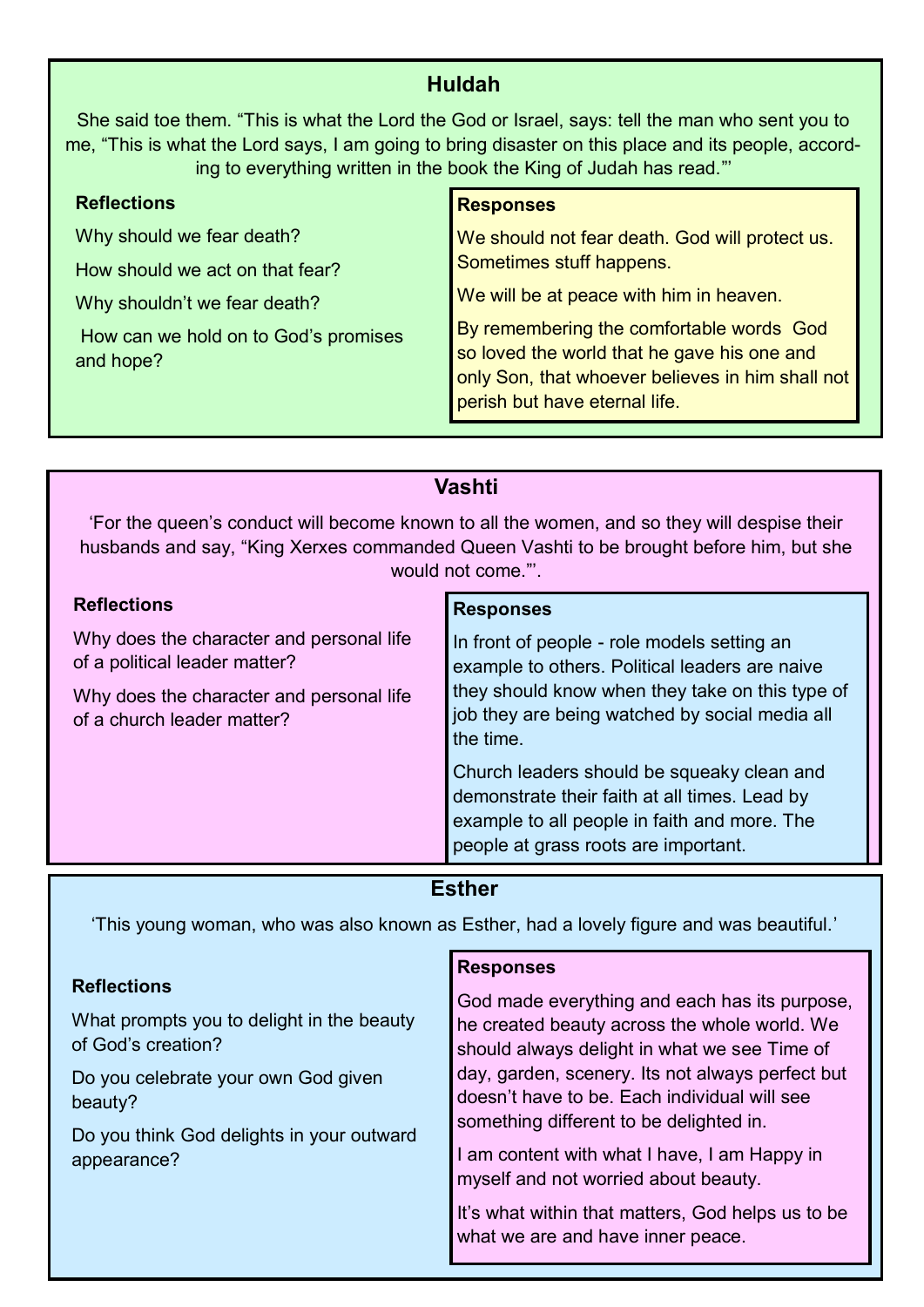## **Study Week 6 10th April**

### **10th April**

### **Opening Prayers**

**Discuss your observations of Gomer, The Shulammite, Mary, The woman who had been bleeding, The forgiven woman, The woman at the well, Mary and Marhta, and Mary Mgdelene, (6 Mins. each)**

**Were our objectives met from the beginning of the course. If not where did it fail. What were the good points. Closing Prayers: The Lords Prayer, The Prayer of Mary and the Grace.**

### **Gomer**

'Go, show your love to your wife again, though she is loved by another

### **Reflections**

Why is forgiveness so important in love?

How many times has the Lord forgiven you?

How many times are you willing to forgive others?

### **Responses**

Love and marriage us very important in life. Forgiveness is very important in all aspects of life. Love works if you forgive be tolerant and hold no grudges

God forgives us always and every day

We are willing to forgive most times, we hold no grudges. We always try to forgive but sometimes it takes time.

### **The Shulammite**

I belong to my beloved, and his desire is for me.

| <b>Reflections</b>                       | <b>Responses</b>                               |
|------------------------------------------|------------------------------------------------|
| Are you longing for the bridegroom's     | No. None of us understood the question         |
| return?                                  | All my relationships are based on trust and    |
| What are you most longing for about that | compassion and my friends are very dear to     |
| time?                                    | me.                                            |
| How do your experiences of human         | God understood his people                      |
| relationships help you to understand the | We understood God falling out with his people, |
| relationship God has with his people?    | they did listen to him, they worshipped false  |
|                                          | Gods overall they were a miserable shower!     |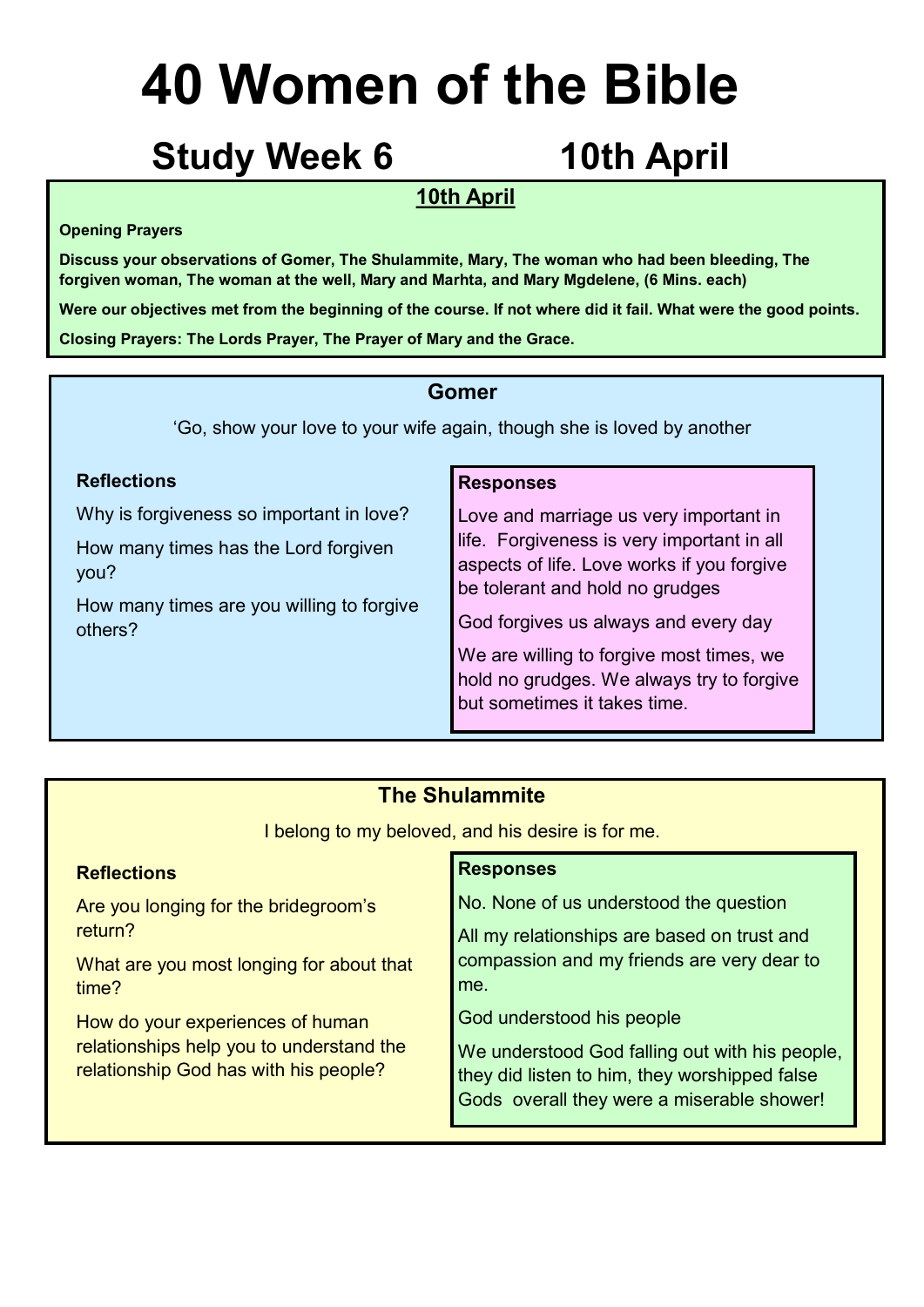### **Mary**

'I am the Lord's servant,' Mary answered. 'May your word to me be fulfilled.'

### **Reflections**

Is Mary right to be alarmed by the angel? Do you fear what God might be demanding of your life?

When you consider God's great salvation plan, what is your response?

Do you require responses and explanations or are you willing simply to trust? Do you think we need to understand it all?

### **Responses**

She was not alarmed, she was perplexed, there may be some surprise and that would be a natural reaction. We have no fear follow God's guidance through thick and thin.

We have the promise of eternal life through the **resurrection** 

We believe in God the Father, Son and Holy Spirit.

No we don't need to understand it all our faith strengthens us

### **The Woman who had been Bleeding**

'Daughter, your faith has healed you. Go in peace and be freed from your suffering.'

### **Reflections**

What shame are you holding on to?

What would happen to you if you were to trust Jesus with that shame?

What things are people shamed for in our society?

What would happen if you were to treat those people as Jesus would?

### **Responses**

Never look back so no shame. Sins forgiven move on to the future.

We trust Jesus with our shame and our sins are forgiven.

Misdeeds and being different colour, belief, gender and disability etc.

The world would be a more tolerant place with peace and harmony. Try to accept everyone

We do treat everyone as Jesus did, not what if!

### **The Forgiven Woman**

'Therefore, I tell you, her many sins have been forgiven – as her great love has shown.'

### **Reflections**

How much have you been forgiven by Christ?

How much do you love Christ?

### **Responses**

All the time 100% we commit sin and he forgives us.

We turn to Christ with all our hearts and souls. Our love and faith in Christ is boundless.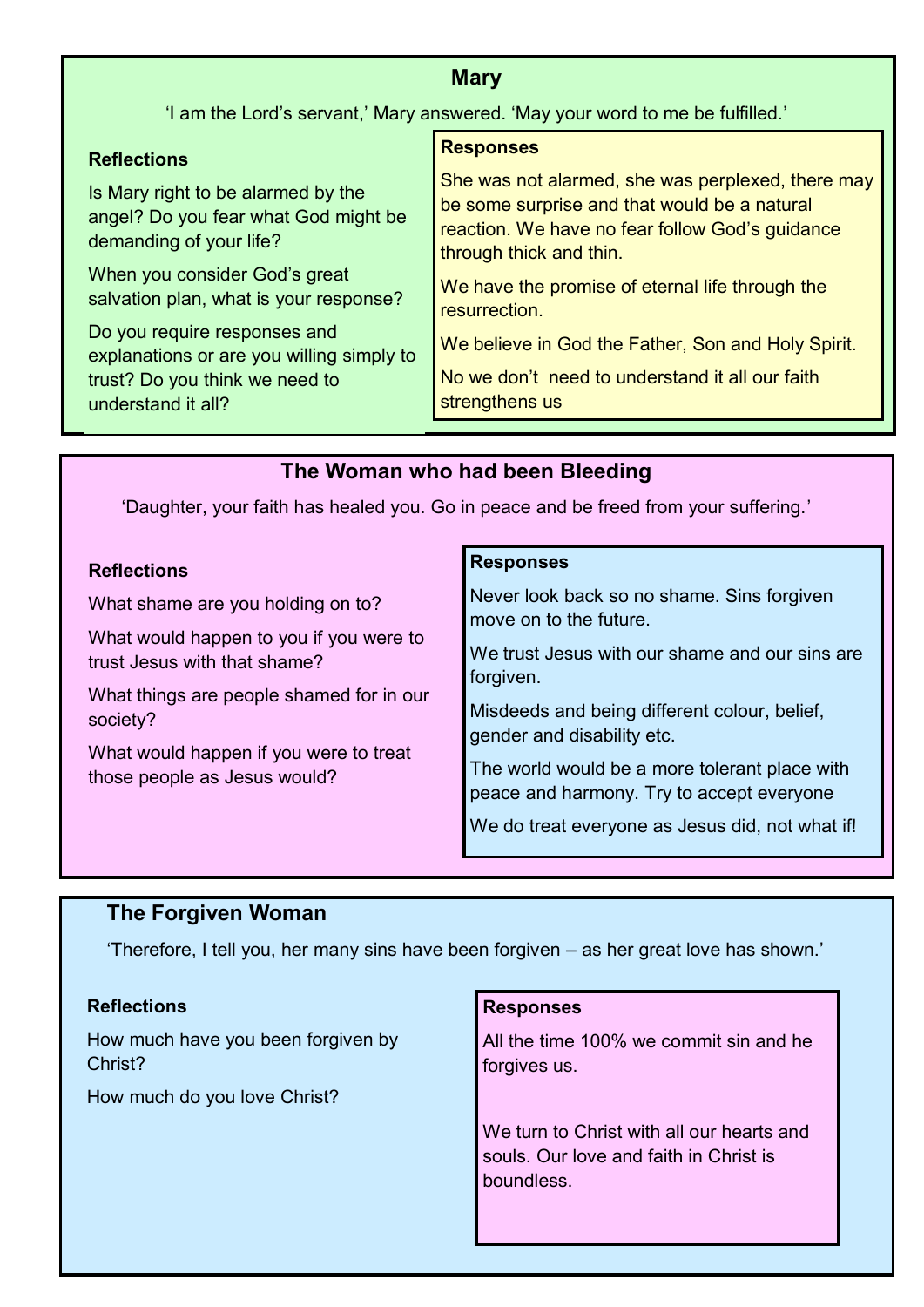## **Study Week 6 10th April**

### **The Woman at the Well**

Many of the Samaritans from the town believed in him because of the woman's testimony.

### **Reflections**

What's your story of meeting Christ?

Have you told people about it?

How was meeting Christ a life changing event for you?

Can other people see that?

### **Responses**

We were all brought up with knowing Christ from an early age. One of the group did have a light bulb moment later in life.

Generally our light bulb moment has been a steady growth of progress over the years.

Meeting Christ is a natural part of life's path

Some people can see that through me and as I am Christ led they respect my views.

### **Mary and Martha**

'Lord,' Martha said to Jesus, 'if you had been here, my brother would not have died…..'

When Mary reached the place where Jesus was and saw him, she fell at his feet and said, 'Lord, if you had been here, my brother would not have died.'

### **Reflections**

What does it mean to you to have Christ as your dearly beloved friend?

When suffering comes, where do you turn?

What hope and comfort do you find in Christ?

### **Responses**

We are blessed to be a friend of Christ, he watches over us day and night. He is someone to talk to and our support bubble in times of need.

I turn to Christ, my rock and my salvation.

True rest and eternal life, I believe and trust in him

### **Mary Magdalene**

Mary Magdalene went to the disciples with the news: 'I have seen the Lord.'

### **Reflections**

Why does it matter that a woman was given the high honour of being the first to witness the resurrection?

Consider the women in these studies, and the women in your life, and in your church, in your family, at your workplace, among

### **Responses**

It doesn't and it shouldn't matter in the least. The important thing is that she did and that she gave the message to the disciples and they believed her.

We can learn from every one regardless of gender.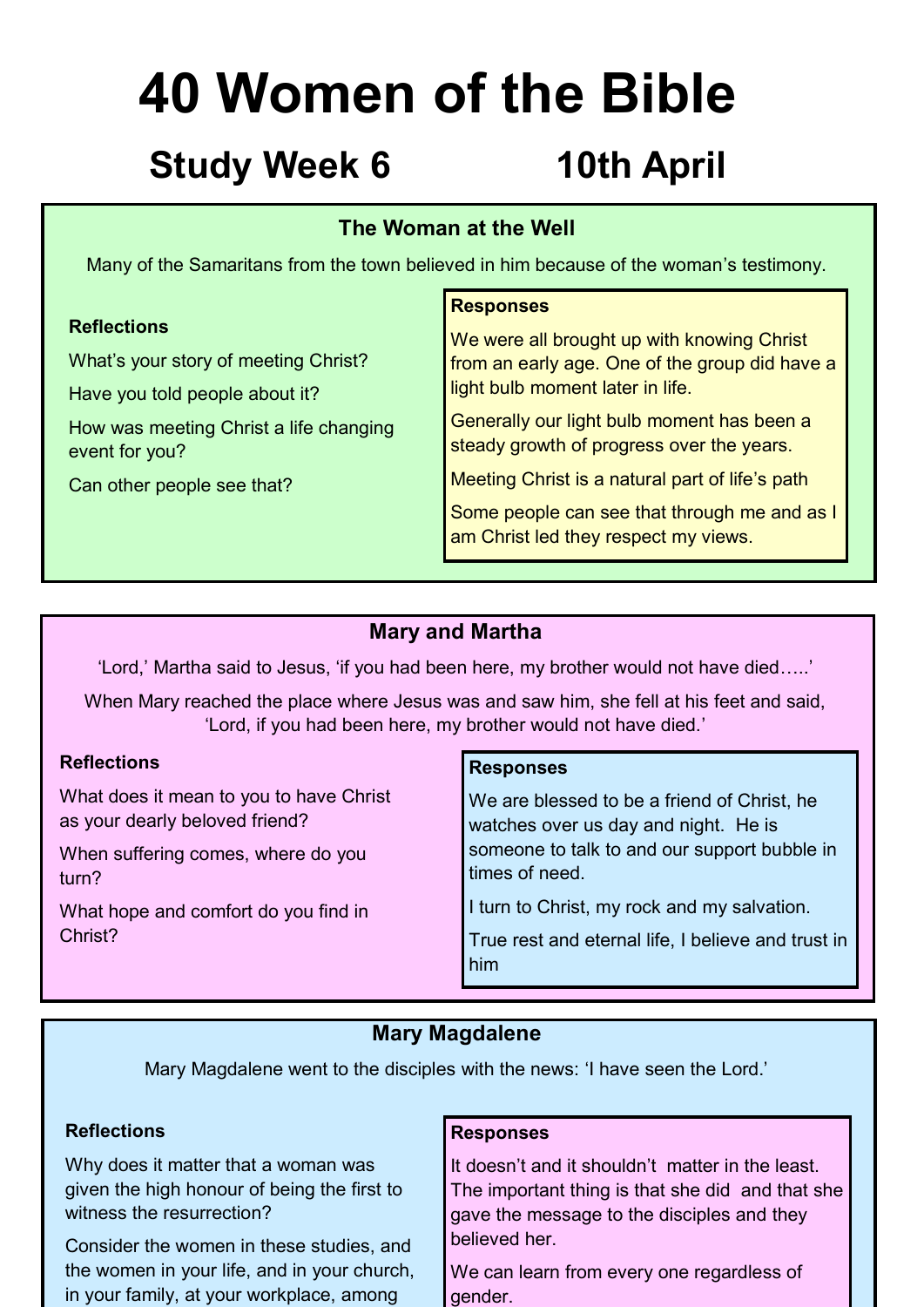## **Conclusions 11th April**

### **What do we want to get from the Course?**

**A better knowledge of the women in the bible**

We all agreed that the first objective was met.

**Friendship and fellowship**

We all agreed that the Second Objective was met objective was met.

 **Help with daily life - a walk with good through this reading**

This objective was a little unclear and we struggled with the out come, suffice to say that daily life in biblical times was well demonstrated and documented. Thinking in terms of daily life today by comparison it did help us focus our thoughts

### **Why unseen?**

We didn't understand why they were unseen, they were all in the bible for us to read. Side comment pity some of them didn't remain unseen.

### **Influence of women in/on our Christian lives**

We have seen that women play a part in out Christian lives and so do men too.

## **Overall our objectives were met.**

**Questions on the book need to be raised and this will follow in the summary below.**